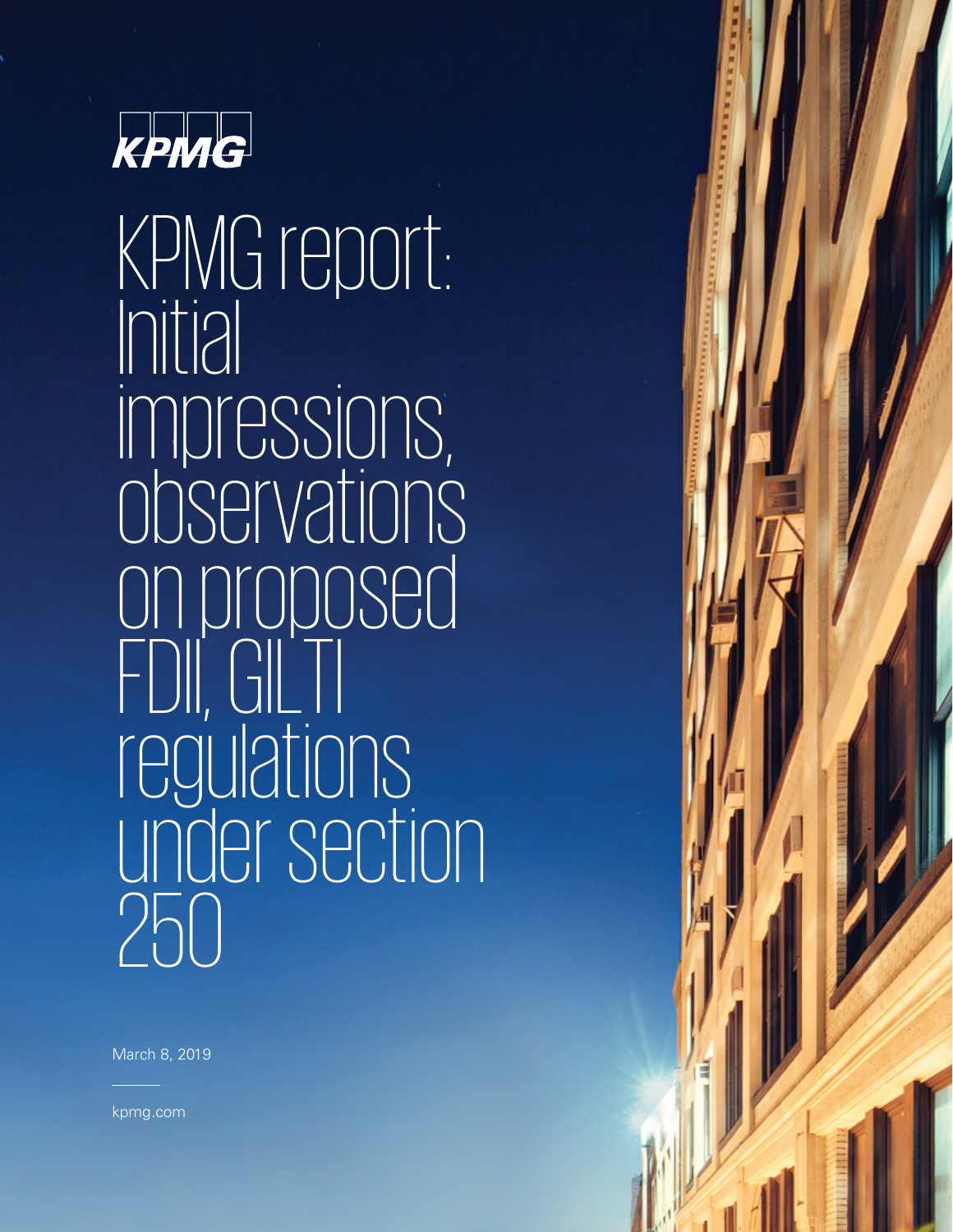# Introduction

The U.S. Treasury Department and IRS on March 4, 2019, released proposed regulations (REG-104464- 18) relating to the deduction for "foreign-derived intangible income" (FDII) and "global intangible lowtaxed income" (GILTI) under section 250.

The **[proposed regulations](https://www.govinfo.gov/content/pkg/FR-2019-03-06/pdf/2019-03848.pdf)** [PDF 446 KB] (47 pages) were published in the Federal Register on March 6, 2019.

This report provides initial impressions and observations about these proposed rules.

## Contents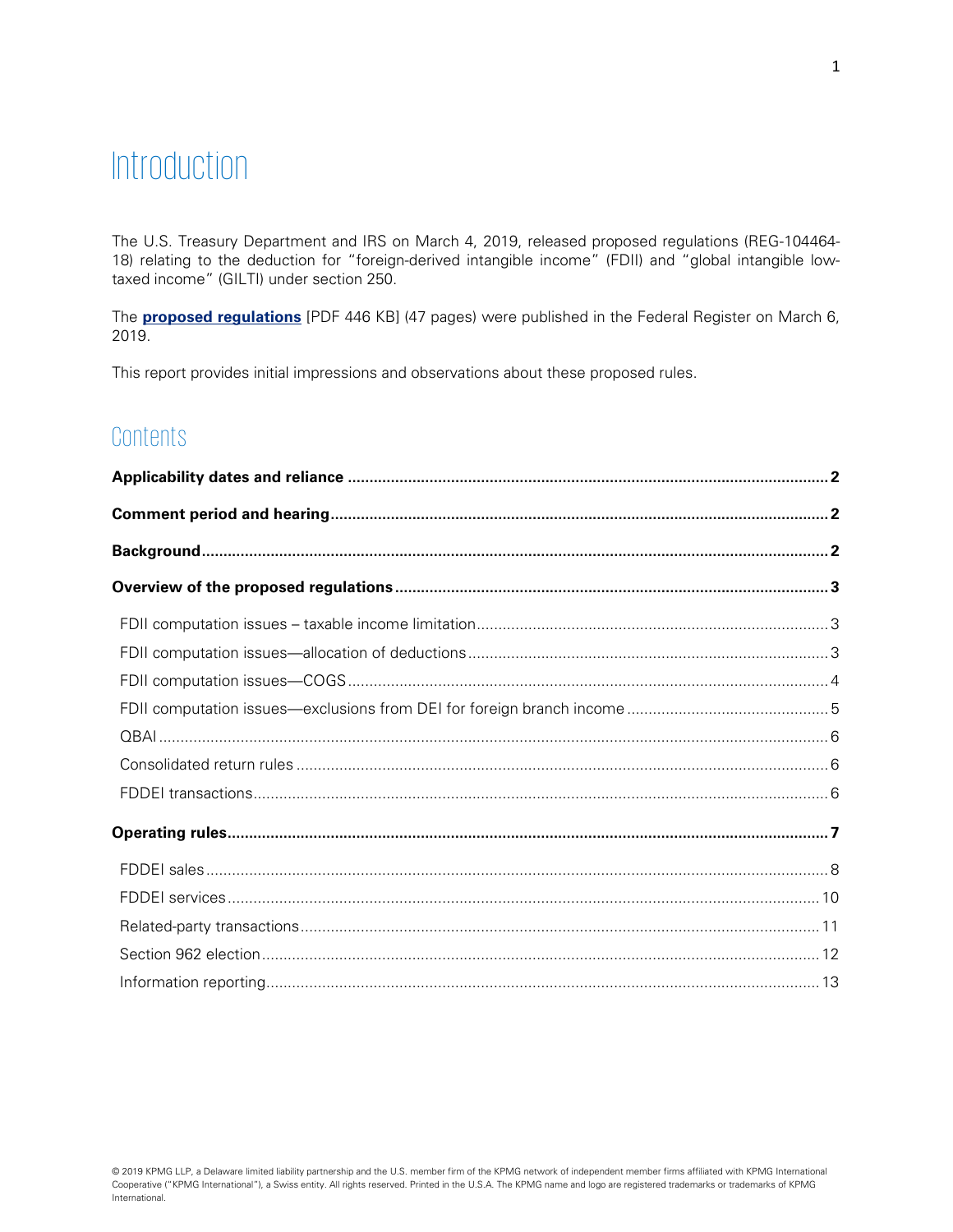## <span id="page-2-0"></span>Applicability dates and reliance

The applicability dates for the proposed rules generally fall into three categories:

- Tax years ending on or after March 4, 2019, for the general FDII deduction rules
- Consolidated return years ending on or after the date the final regulations are published in the Federal Register for the consolidated return rules
- Annual accounting periods beginning on or after March 4, 2019, for the information reporting rules

Nevertheless, taxpayers would not be required to follow the documentation requirements in the proposed regulations (discussed below) for tax years beginning on or before March 4, 2019. Instead, the proposed regulations allow a taxpayer to use any reasonable documentation maintained in the ordinary course of the taxpayer's business that establishes, with respect to property transactions, that a recipient is a foreign person and that the property is for a foreign use, or with respect to services, that a recipient of a general service is located outside of the United States. This documentation must still satisfy the reliability requirements set forth in the proposed rules.

Significantly, taxpayers are permitted to rely on the proposed regulations for tax years ending before March 4, 2019, without any explicit requirement to consistently apply all of the proposed rules.

# <span id="page-2-1"></span>ment period and hearing

The preamble to the proposed regulations includes over 20 requests for comments. Any comments or requests for a public hearing must be submitted by May 6, 2019.

## <span id="page-2-2"></span>Background

The new U.S. tax law (Pub. L. No. 115-97, enacted December 22, 2017) made a number of significant changes to the U.S. international tax system, including the enactment of the FDII and GILTI regimes. The FDII regime provides a preferential U.S. effective tax rate to U.S. corporations on certain income, by means of a deduction under section 250. Specifically, U.S. corporations may be entitled to a deduction based on their "foreign-derived deduction eligible income" (FDDEI), which is income from certain sales or licenses of property to foreign persons for foreign use and services provided to persons, or with respect to property, located outside the United States. The benefit of the deduction is reduced by 10% of the amount of the corporation's "qualified business asset investment" (QBAI), which generally is depreciable tangible property used in the production of "deduction eligible income" (DEI). DEI generally consists of all of a corporation's gross income, other than a few exempt items, reduced by allocable deductions.

Similarly, a U.S. corporation may be entitled under section 250 to a deduction of up to 50% of its GILTI inclusion and related section 78 gross-up. Proposed regulations issued last year addressed a number of questions relating to the calculation of a U.S. shareholder's GILTI inclusion. [Read **[TaxNewsFlash](https://home.kpmg/us/en/home/insights/2018/10/tnf-kpmg-report-initial-impressions-of-proposed-gilti-regulations.html)** for KPMG's report that examines the GILTI proposed regulations.] The GILTI proposed regulations did not, however, address the U.S. shareholder's deduction under section 250.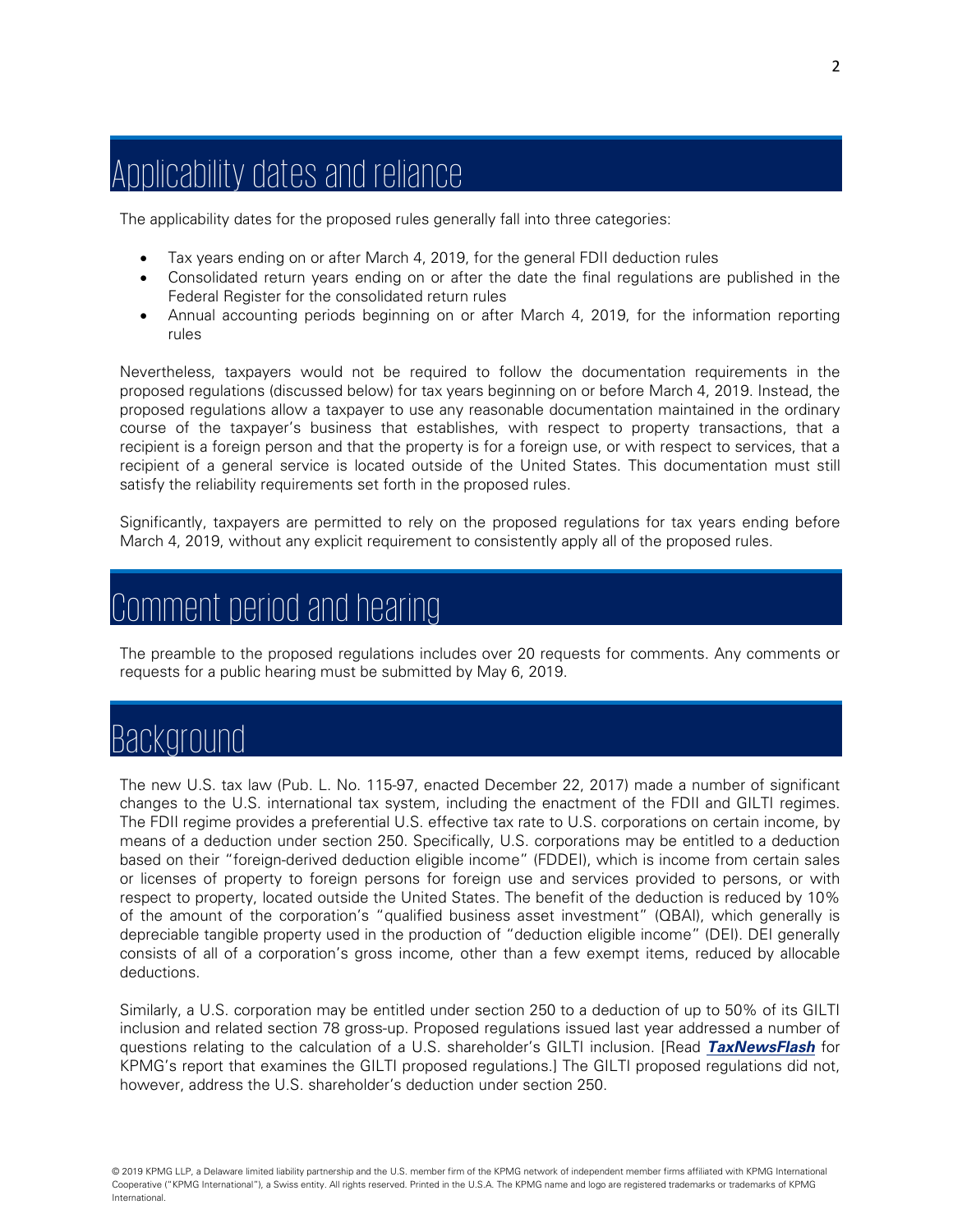# <span id="page-3-0"></span>Overview of the proposed regulations

#### <span id="page-3-1"></span>FDII computation issues – taxable income limitation

The FDII deduction is subject to a taxable income limitation, which generally reduces the section 250 deduction when the taxpayer's FDII and GILTI inclusions exceed its taxable income.

**Treatment of section 78 gross-up:** Notably, the statute does not take into account the section 78 gross-up attributable to the GILTI inclusion amount when applying the taxable income limitation. The Joint Committee on Taxation's explanation of Pub. L. No. 115-97 described an intent to include the section 78 gross-up in the taxable income limitation, but noted that a technical correction may be necessary to reflect the intent. A revision to the statute that would effectuate this intent is included in the Ways and Means Committee then-Chairman Kevin Brady's discussion draft of a technical corrections bill ("Tax Technical and Clerical Corrections Act Discussion Draft" dated January 2, 2019). The proposed regulations are consistent with the statute, and apply the taxable income limitation by reference only to the FDII and GILTI inclusion amounts, and reduce only the portion of the section 250 deduction attributable to FDII and GILTI inclusions—and not the related section 78 gross-up—when the limitation does apply.

#### KPMG observation

To the extent a taxpayer's section 250 deduction is limited under the taxable income limitation, accounting methods planning may be used to increase taxable income, provided the collateral impacts on all other tax attributes are considered. Accounting methods planning can also be used to reduce a taxpayer's QBAI, resulting in an increased FDII deduction. Any accounting methods planning should be done while maintaining a holistic perspective of the taxpayer's tax profile, as this type of planning has the potential to be either beneficial or detrimental in the context of other tax provisions.

#### <span id="page-3-2"></span>FDII computation issues—allocation of deductions

The initial statutory building block in the FDII regime is the definition of DEI. The statute defines DEI as the excess (if any) of gross income determined without regard to certain specified classes of gross income, reduced by properly allocable deductions—with the result that DEI represents a net income concept. FDDEI is then defined as "any" DEI that is foreign-derived.

- **Direct allocation approach**: The statutory language was unclear regarding whether the computation of FDDEI was determined by apportioning DEI between its FDDEI and non-FDDEI components (for example, based on sales, gross income, or another metric) or alternatively, whether to determine FDDEI by requiring a separate direct allocation of deductions to gross income qualifying as FDDEI. The proposed regulations resolve the ambiguity by taking the latter approach.
- **Capping FDDEI at DEI:** The direct allocation approach means that it is possible for a taxpayer to have a loss for non-foreign DEI (broadly speaking, income from the U.S. market), while earning positive FDDEI. This possibility raises a question regarding whether the amount of FDDEI could exceed DEI, due to the statutory description of FDDEI as "any" DEI. The proposed regulations resolve this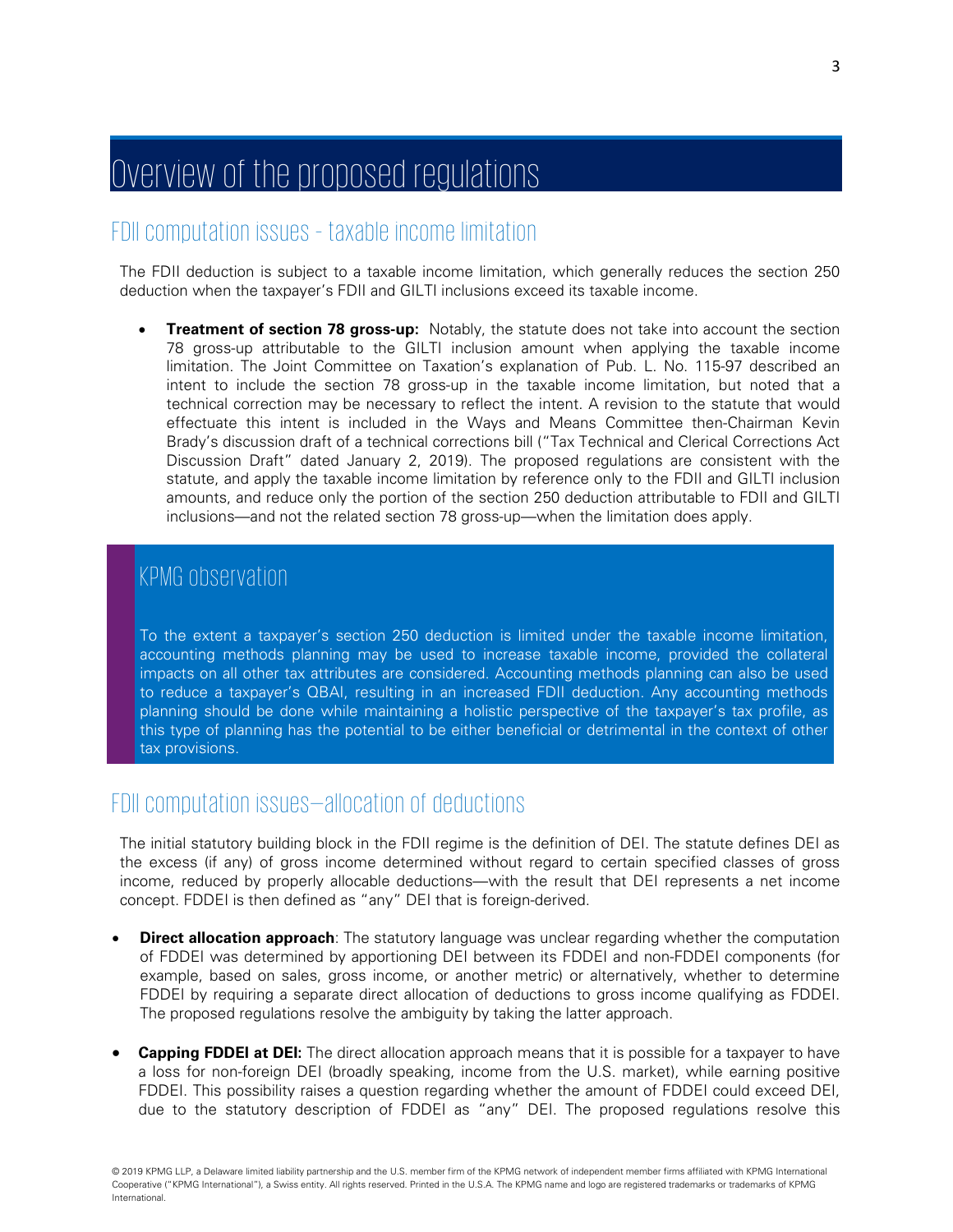uncertainty by limiting the amount of FDDEI to the amount of DEI. Therefore, losses in the domestic market can impact the computation of FDII even when the taxable income limitation is not implicated (for example, if losses attributable to non-foreign DEI exceed FDDEI, then no FDII benefit is available at all).

### KPMG observation

The policy basis for reducing the FDII benefit through a DEI limitation when a taxpayer has domestic losses (that is, negative non-FDDEI) and positive FDDEI is not clear. The statute seems aimed at providing a benefit based on positive FDDEI, and includes a separate taxable income limitation that could limit the FDII deduction based on domestic losses. Further, the requirement to separately allocate expenses to gross FDDEI seems inconsistent with the view that FDDEI is limited to DEI.

• **Application of section 861 for allocating deductions:** The statute requires gross DEI to be reduced by the deductions (including taxes) properly allocable to gross DEI, but the statute is silent as to the methodology for allocating the deductions. As widely expected, the proposed regulations generally treat section 250 as an operative section for purposes of section 861, and thus allocate expenses for both DEI and FDDEI purposes under the section 861 regulations—except that the "exclusive apportionment" rule for apportionment of research expenses under Reg. section 1.861-17(b), which applies for purposes of an apportionment based on "geographic sources," does not apply.

#### KPMG observation

The use of the section 861 rules was foreshadowed in Prop. Reg. section 1.861-8(d)(2)(ii)(C)(4), included in the proposed foreign tax credit regulations. That proposed rule would provide that "for purposes of determining deduction eligible income under the operative section of section 250(b)(3)," the proposed exempt income and exempt asset rules under section 864(e)(3) would not apply. The reference to section 250(b)(3) as an operative section under section 861 in the proposed foreign tax credit regulations—which are proposed to have an applicability date that is earlier than the applicability date of the section 250 proposed regulations—raises the question of whether the effect of this reference is to require the application of section 861 to any tax years to which the foreign tax regulations apply but the section 250 regulations do not apply.

#### <span id="page-4-0"></span>FDII computation issues—COGS

International.

In order to determine FDDEI and DEI, a taxpayer must determine its **gross income** from eligible sources. This raises the question of how cost of goods sold (COGS) are allocated. For this purpose, the proposed regulations generally allow a taxpayer to attribute COGS between gross DEI and gross FDDEI using any reasonable method. The proposed regulations explicitly provide, however, that COGS must be attributed to gross receipts with respect to gross DEI and gross FDDEI regardless of whether certain costs included in COGS can be associated with activities undertaken in an earlier tax year (including a year before the effective date of section 250). For example, if a taxpayer has environmental remediation expenses associated with a 2015 event, any associated expenses will be capitalized to inventory and recognized as COGS as a result of section 263A. Even though the event generating the environmental remediation liability occurred prior to the effective date of section 250, the expenses will be attributed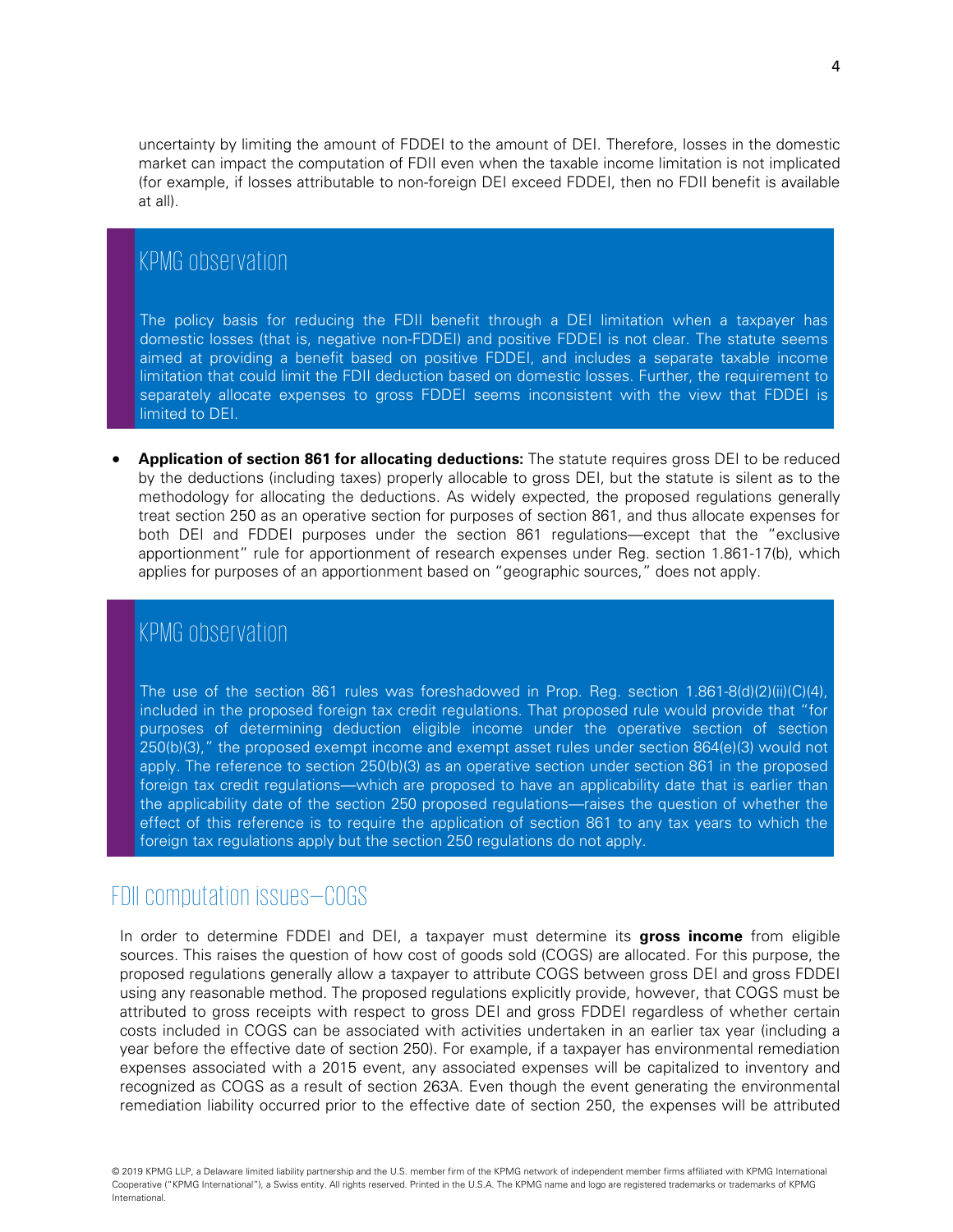to gross DEI and gross FDDEI.

**Parallels with section 199—and differences:** There are many parallels between the section 250 proposed regulations and the rules applied in calculating the domestic production activities deduction under former section 199. The treatment of COGS and the apportionment and allocation of deductions under the proposed section 250 regulations are consistent in many respects with the treatment of COGS and deductions under section 199. An important difference, however, relates to the proposed rules' special prohibition on tracing components of current-year COGS to pre-effective date years. The regulations under former section 199 did not include any such rule, although that was the government's position as articulated in less formal guidance.

#### KPMG observation

In contrast to the COGS attribution, the proposed rules do not prevent a facts-and-circumstancesbased allocation of below-the-line expenses away from DEI and FDDEI under the principles of section 861. Therefore, taxpayers can evaluate below-the-line deductions to determine whether any of those are attributable to revenue that accrued prior to the effective date of section 250. Pension expense is a common example of an expense that can be partially attributed to activities that occurred in the years before the expense is incurred.

#### <span id="page-5-0"></span>FDII computation issues—exclusions from DEI for foreign branch income

One of the items excluded from DEI is foreign branch income, defined in the statute by cross-reference to section 904(d)(2)(J), which defines "foreign branch income" for purposes of the new foreign tax credit basket for such income. Proposed regulations under section 904(d)(2)(J) provide additional guidance on determining foreign branch income for "foreign tax credit" (FTC) purposes.

**Definition of "foreign branch income":** As a result of the straight cross-reference to the section 904 rule, one might have expected that "foreign branch income" would have the same definition for FTC and FDII purposes. Nonetheless, although the FDII proposed regulations generally crossreference the definition in the proposed FTC regulations, they also include an additional rule that would treat income from the sale of assets that produce gross income attributable to a branch (for example, by reason of the sale of a disregarded entity or partnership interest) as foreign branch income for FDII purposes.

#### KPMG observation

It seems likely this difference was driven by the different policy considerations underlying the FDII rules and FTC branch rules. The FDII rules have their genesis in moderating the tax incentives that otherwise exist to shift certain domestic income offshore, while the FTC branch rules are more focused on when a foreign country is likely to impose net basis tax on the operations of a U.S. company. Nonetheless, commentators are sure to question the ability of the regulations to provide a different meaning of foreign branch income for purposes of section 250 when the statute defines it by cross reference to the foreign tax credit rules.

<sup>© 2019</sup> KPMG LLP, a Delaware limited liability partnership and the U.S. member firm of the KPMG network of independent member firms affiliated with KPMG International Cooperative ("KPMG International"), a Swiss entity. All rights reserved. Printed in the U.S.A. The KPMG name and logo are registered trademarks or trademarks of KPMG International.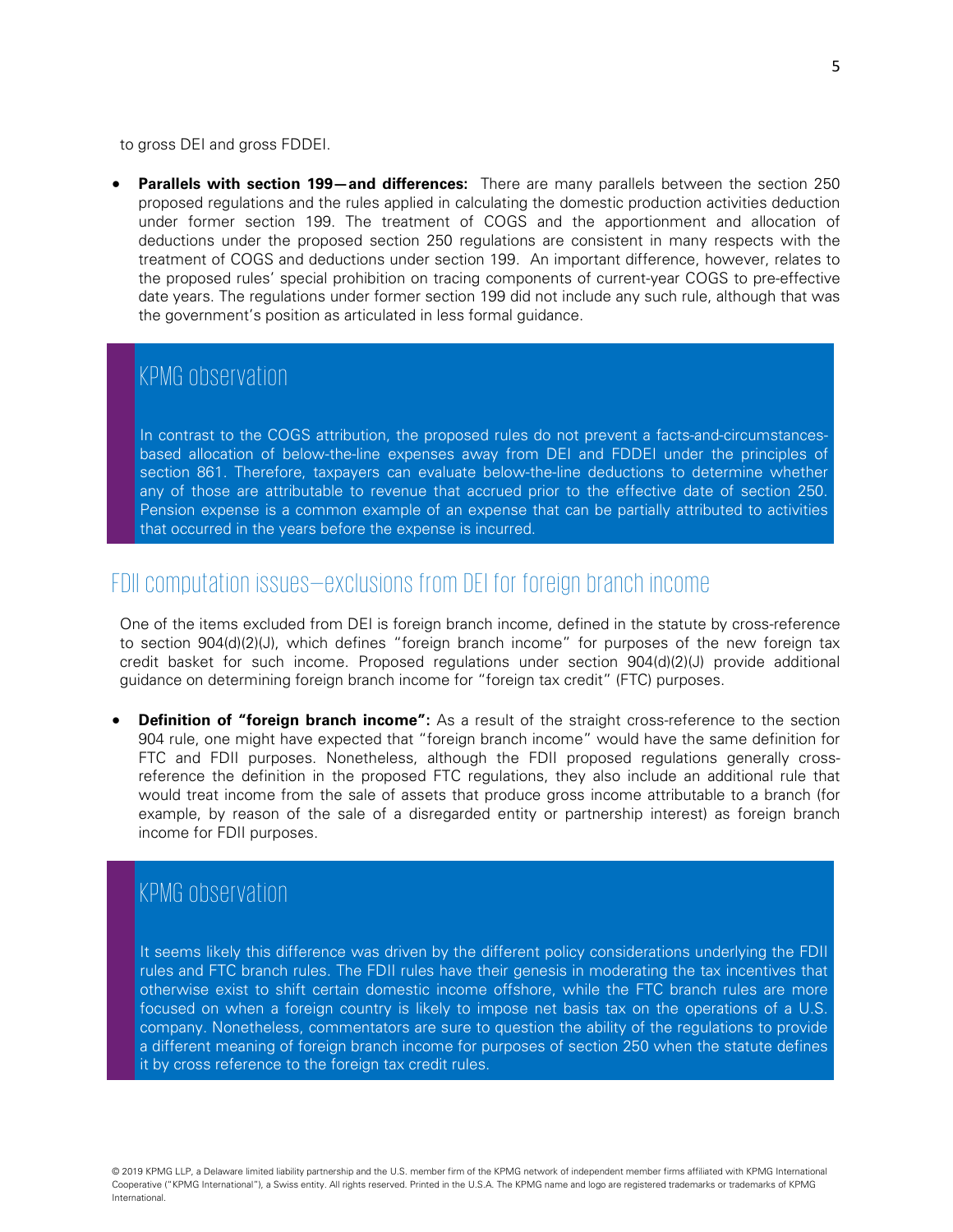#### <span id="page-6-0"></span>QBAI

The statute defines QBAI by cross-reference to the definition of the term in section 951A (the GILTI provisions).

• **FDII-specific QBAI rules:** Rather than cross-reference the GILTI proposed regulations on QBAI, however, the FDII proposed regulations include separate rules on QBAI, which are largely consistent with the QBAI rules in the GILTI proposed regulations. The anti-abuse provisions in the two sets of proposed QBAI rules are different, reflecting the positive effect of QBAI for GILTI purposes, and the negative effect of QBAI for FDII purposes. Under the FDII proposed regulations, the anti-avoidance rules are aimed at transactions that **reduce** QBAI (including certain sale-leaseback transactions engaged in with a principal purpose of decreasing QBAI).

#### <span id="page-6-1"></span>Consolidated return rules

The proposed regulations include guidance for determining the amount of the section 250 deduction for taxpayers that file consolidated returns.

- **Consolidated approach**: The proposed rules contain new consolidated return regulations providing for the computation of the section 250 deduction on an aggregate, group-wide basis, with rules allocating the deduction among group members.
- **Attribute redetermination**: The proposed rules add a new example to the intercompany transaction regulations that demonstrates how the intercompany transaction-attribute-redetermination rules can be used to alter both the characterization of intercompany amounts and expense allocation to allow for the same aggregate section 250 treatment as would obtain if the intercompany transactions were between divisions of a single entity. The preamble emphasizes that this new example is merely an application of existing intercompany transaction law, suggesting a far-reaching government view of the scope of the existing intercompany transaction rules.
- **Intercompany QBAI transactions**: The proposed rules include a special rule providing that basis adjustments attributable to intercompany transactions are disregarded in determining QBAI.

#### <span id="page-6-2"></span>FDDEI transactions

A critical element of the FDII deduction is the computation of FDDEI—a subset of DEI that relates to income from certain sales of property to foreign persons for foreign use and from the provision of services to persons, or with respect to property, located outside the United States. The proposed rules refer to these transactions individually as "FDDEI sales" and "FDDEI services" and collectively as "FDDEI transactions."

The proposed rules provide guidance to assist taxpayers in determining and documenting whether a sale or service transaction is a FDDEI transaction, including a number of general operating rules related to all FDDEI transactions as well as specific rules for FDDEI sales and FDDEI services.

<sup>© 2019</sup> KPMG LLP, a Delaware limited liability partnership and the U.S. member firm of the KPMG network of independent member firms affiliated with KPMG International Cooperative ("KPMG International"), a Swiss entity. All rights reserved. Printed in the U.S.A. The KPMG name and logo are registered trademarks or trademarks of KPMG International.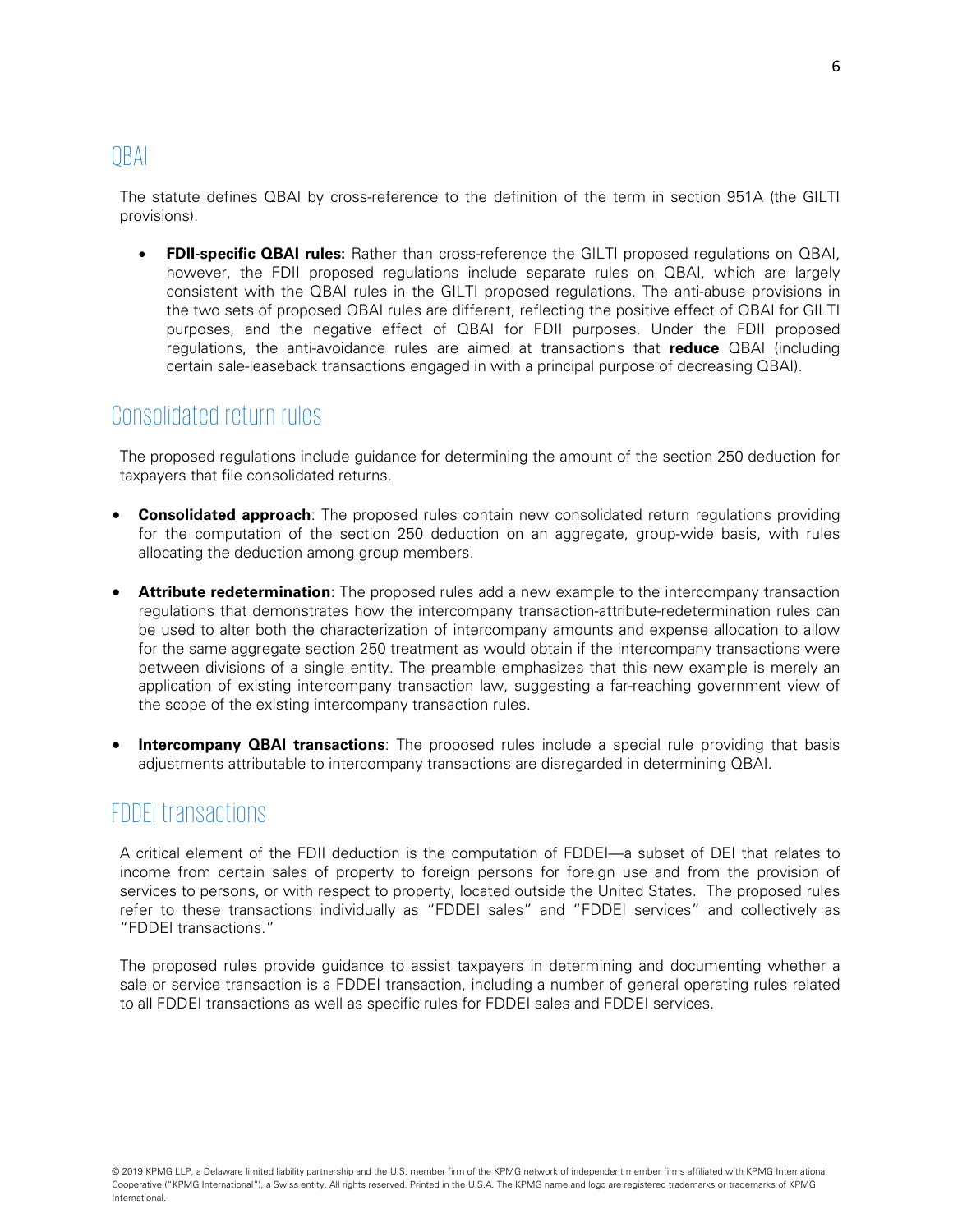## <span id="page-7-0"></span>Operating rules

The proposed regulations include operating rules to assist taxpayers in determining whether a sale or service transaction is a FDDEI transaction, as well as extensive rules on documentation to substantiate a FDDEI transaction.

The statute requires that a taxpayer establish the "foreign use" of property in order for a sale to qualify as a FDDEI sale, as well as to establish that a service is provided to a person, or with respect to property, located outside the United States in order for a service to qualify as a FDDEI service, but does not provide any guidance on documentation standards. The proposed rules include a number of specific documentation requirements to satisfy specific elements (foreign use, foreign person, and foreign location). The proposed rules also include a "reason to know" standard (as of the date of filing the relevant tax return) for determining the reliability of the documentation.

• **FDDEI loss transactions**: As a result of the requirement under the statute for the taxpayer to "establish" the various statutory elements of a FDDEI transaction, the FDII deduction arguably could be affirmatively avoided by failing to document that the transaction satisfies the FDDEI rules. The proposed rules seem to provide otherwise, by providing that FDDEI treatment is not avoided through a lack of documentation. The preamble indicates that this rule is intended to prevent taxpayers from excluding loss transactions in the computation of FDDEI.

#### KPMG observation

This prohibition could imply that the FDII deduction is not elective and may need to be claimed even if the deduction results in negative tax consequences, for example, as a result of the treatment of the related deduction under a foreign tax law that denies deductions for amounts that benefit from certain preferential regimes.

- **Predominant character**: The proposed rules would characterize a transaction that contains elements of both sales and services as either a sale or a service based on the predominant character of the transaction. In contrast, similar rules in section 199, Reg. section 1.861-18, and section 954 generally require the disaggregation of transactions into separate components. See Reg. sections 1.199-3(d)(3), 1.861-18(b)(2), and 1.954-1(e)(3).
- **Partnerships**: Under the proposed rules, a partnership is treated as a person for purposes of determining whether sales or services qualify as FDDEI. The proposed rules impose a requirement on the partnership to determine the various elements of the FDII computation (gross DEI and allocable deductions, gross FDDEI and allocable deductions, and QBAI) at the partnership level, and to include the information on the Schedule K-1 for any direct or indirect corporate partners.
- **Fungible property**: The proposed rules specifically address the sale of fungible property. In the case of sales of multiple items of general property, which because of their fungible nature cannot reasonably be traced to the location of use, the seller may establish that a portion of the "fungible mass" is for a foreign use through various market research tools.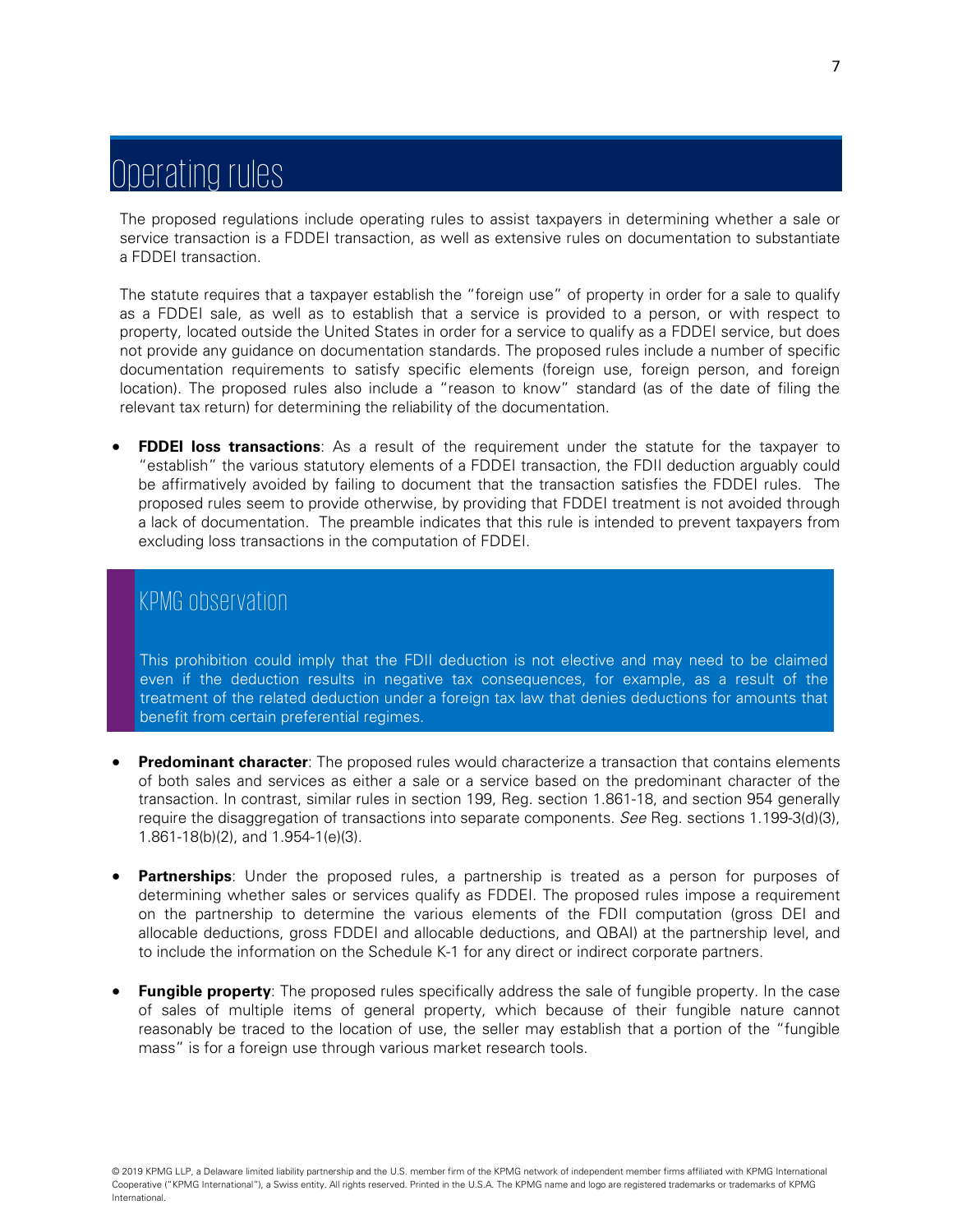#### <span id="page-8-0"></span>FDDEI sales

The statute provides that income from the sale or license of property to a foreign person for foreign use is FDDEI, and includes special rules for related-party transactions. Although the taxpayer has the burden of proving foreign use in order to claim a FDII deduction, the statute does not contain any guidance on documentation that would establish foreign use. The proposed rules provide new provisions for determining FDDEI sales, as well as separate rules on documentation that establishes the elements of a FDDEI sale.

- **Foreign person and foreign use standards:** The proposed rules maintain a single standard for determining and documenting whether property sales and licenses are **to a foreign person**, but set forth different "foreign use" standards and documentation rules for intangible property (IP) (defined by reference to section 367(d)(4)), "general property," and property used to transport people or property.
- **Financial instruments:** The proposed rules preclude FDDEI treatment for sales of certain financial instruments, defined by cross reference to certain section 475 rules to include stock, currency, and certain financial instruments with respect to actively traded commodities (but not the commodities themselves) under a view that these financial instruments cannot satisfy the foreign use requirement.

#### KPMG observation

The view expressed in the preamble that the financial instruments cannot satisfy the "foreign use" requirement could create an inference that all financial instruments and similar items are excluded from FDDEI. Alternatively, the arguably exclusive definition of stocks and commodities in the proposed regulations could be interpreted as permission to treat a financial instrument or similar item that is not described in the proposed regulations as satisfying "foreign use" if appropriate documentation establishing foreign use under the proposed regulations was obtained.

**Foreign use of IP**: The statute provides no guidance on determining "foreign use" other than generally defining the term to mean use, consumption, or disposition that is not within the United States. In the absence of guidance, authorities for determining the source of royalty income would appear relevant for determining the foreign use of IP for purposes of section 250, due to the similar language in the sourcing rules for royalties (sections 861(a)(4) and 862(a)(4)) and the FDII rules. Consistent with that view, the proposed rules include a general standard for determining foreign use based on whether the IP is exploited outside the United States. The proposed rules also include, however, a specific standard for determining the foreign use of IP that is used in the development, manufacture, sale, or distribution of a product, which provides that such IP is treated as exploited at the location of the end user to which the product is sold. This proposed rule would appear to deviate from the general sourcing rule for certain types of IP—in particular manufacturing process IP. The proposed rules do not explicitly apply the "end user" standard to determine the foreign use of IP that is used to provide a service.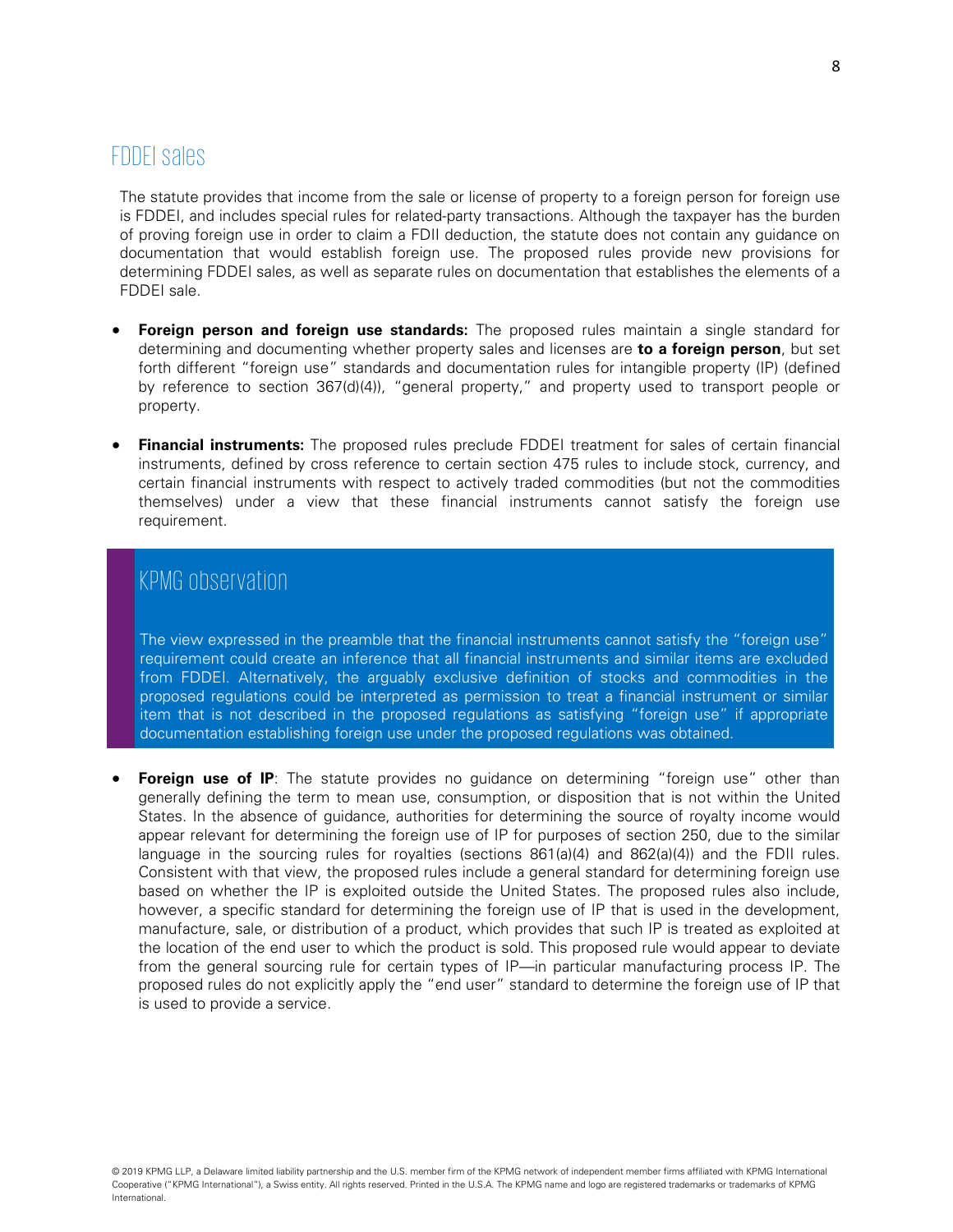#### KPMG observation

In light of the similarity between the statutory rules for determining FDII and sourcing royalties, the FDII proposed rules raise the question whether Treasury and the IRS will interpret the sourcing rules in the future in a manner similar to the FDII proposed regulations (for example, sourcing royalties from manufacturing IP based on the location of the end user of the manufactured product). On the other hand, the lack of a similar end-user rule in the proposed rules for IP used to provide a service to a recipient could indicate that the special end-user standard applies solely for FDII purposes, and only to determine the foreign use of IP that is used to develop, manufacture, sell, or distribute a product to an end user.

- **Lump-sum payments**. The application of the statutory foreign use standard when IP is sold for a lump-sum payment is unclear, because the determination of whether the sale qualifies for the FDII deduction must be made in the year of the sale, but the use of the IP may not occur until years after the sale. To this end, the proposed rules provide a specific "foreign use" standard for lump-sum sales of IP, which is based on a determination of the net present value of revenue the seller would have reasonably expected to earn from the exploitation of the IP outside the United States over the total expected revenue from the exploitation of the IP.
- **Foreign use of general property, three-year rule**: "General property" is property other than IP and property that is used in the transportation of people or property. The proposed rules provide an inexplicably onerous standard under which general property that is not subject to further manufacturing is only considered sold for a foreign use if the property is not subject to a domestic use for three years after the property is delivered. The proposed rules list types of documentation that would establish the satisfaction of this standard, including documentation of shipment of the property to a location outside the United States.

#### KPMG observation

The interaction of the three-year rule with the documentation requirements is unclear, and raises issues as to whether the documentation rule subsumes the three-year period rule. Is the foreign use standard always satisfied when the documentation rule is satisfied and there was no reason to know of any expected domestic use as of the filing date, even if domestic use actually occurs within the three-year period?

• **Foreign use of general property, further manufacturing:** Although the statute did not provide specific guidance on foreign use, the Conference Report to Pub. L. No. 115-97 states that foreign use would be satisfied when the relevant property is subject to manufacture outside the United States after its sale. Consistent with the legislative history, the proposed rules provide that the further manufacture of property outside the United States prior to any domestic use of the property constitutes foreign use. For this purpose, the proposed rules contain a subjective facts-andcircumstances test based on a physical and material change to the property, and an objective component-part test, which would apply when the fair market value of the property is no more than 20% of the final product into which it is incorporated.

<sup>© 2019</sup> KPMG LLP, a Delaware limited liability partnership and the U.S. member firm of the KPMG network of independent member firms affiliated with KPMG International Cooperative ("KPMG International"), a Swiss entity. All rights reserved. Printed in the U.S.A. The KPMG name and logo are registered trademarks or trademarks of KPMG International.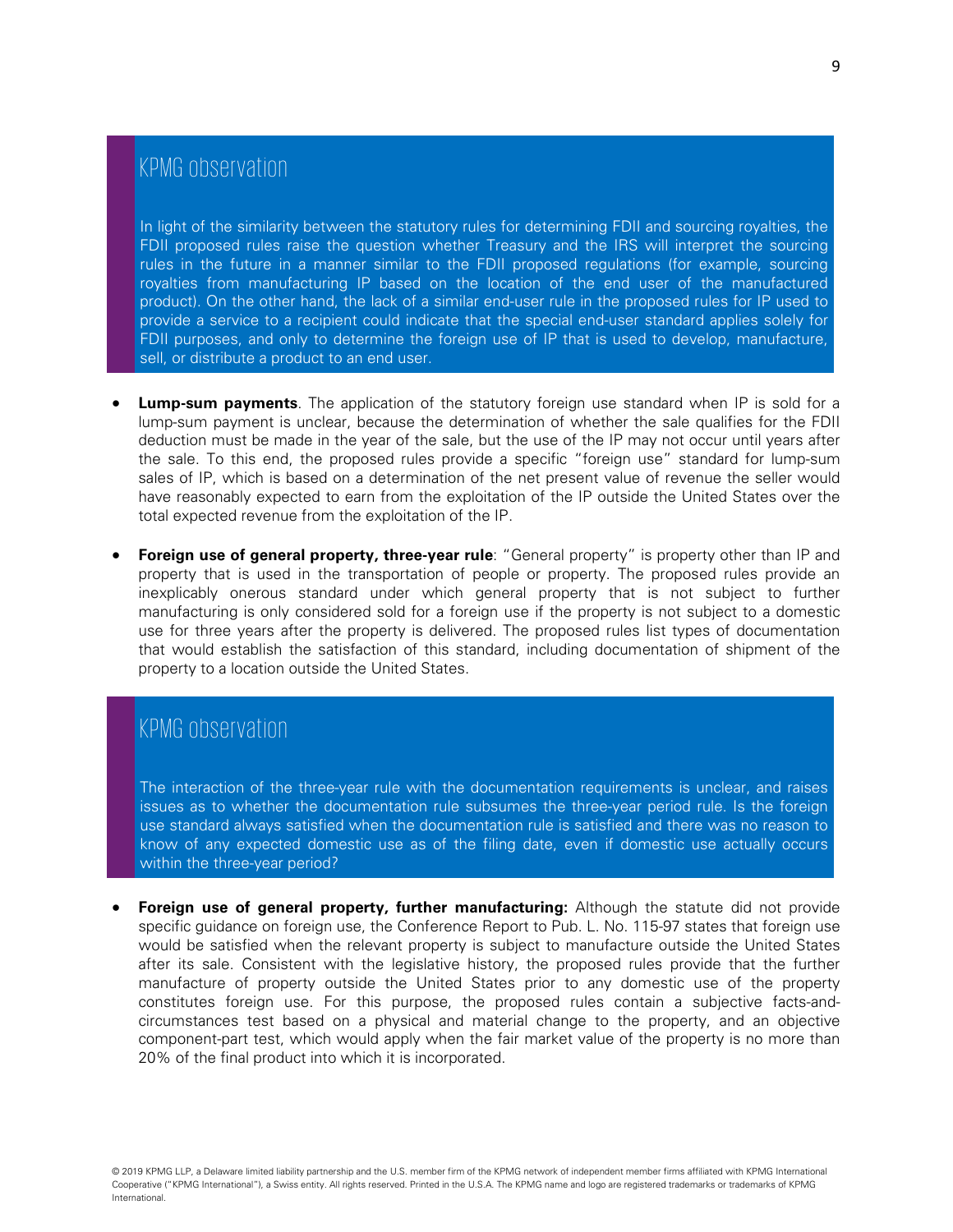## KPMG observation

Although the proposed rules do not cross reference or otherwise refer to the manufacturing rules in the subpart F foreign base company sales income regulations, there are similarities between the proposed rules and the "substantial transformation" and "component part" rules in Reg. section1.954-3(a)(4). In contrast, the proposed rules do not contain rules similar to the "substantial contribution" rules that are part of the same foreign base company sales income regulation, perhaps because only the location of manufacture—and not the identity of the manufacturer—is relevant to the foreign use determination.

The analysis is also reminiscent of the section 199 analysis to determine whether a product was domestically manufactured or produced in whole or significant part in the United States. There is beneficial case law under section 199 that establishes a fairly low bar for these activities. See Dean Foods v. United States, Precision Dose v. United States.

• **Arms Export Control Act**: Although sales to a U.S. person are not eligible for FDDEI, the proposed rules allow certain sales of property to the U.S. government under the Arms Export Control Act of 1976 to be eligible for FDDEI treatment by effectively viewing the U.S. government as a conduit, and treating the foreign government to whom the property is on-sold as the purchaser of the property for FDII purposes. The proposed rules are consistent with the Joint Committee on Taxation's report, which states that FDDEI treatment is available when the U.S. government acts purely as an intermediary in certain transactions involving foreign entities, such as certain foreign military sales. The Joint Committee report also notes that a technical correction may be necessary for this treatment.

#### <span id="page-10-0"></span>FDDEI services

The statute provides that services provided to a person, or with respect to property, located outside the United States are FDDEI, and includes special rules for related-party transactions.

- **Five categories of FDDEI services:** The proposed rules interpret the statute to provide mutually exclusive tests for determining FDDEI from services that are provided to persons or with respect to property. The proposed rules further divide the universe of FDDEI services into five mutually exclusive categories, each of which have their own rules for determining FDDEI eligibility. In order of priority, the categories are: (i) transportation services; (ii) services (other than transportation services) provided to tangible property at or near the location of the property ("property services"); (iii) "proximate services," which generally are services (other than transportation or property services) performed in the physical presence of a person; (iv) residual services (services that are not transportation, property, or proximate) provided to individuals for personal use; and (v) residual services provided to business recipients (recipients other than individuals who purchase services for personal use).
- **Location standards**: Generally, under the proposed rules: (1) the location of transportation services is determined based on the origin and destination of the transportation of the person or property, with a 50/50 split between domestic and foreign when either the origin or the destination (but not both) are outside the United States; (2) the location of property services is determined based on the location of the tangible property (regardless of the location of the recipient of the services); and (3) the location of proximate services is determined based on the location where the service is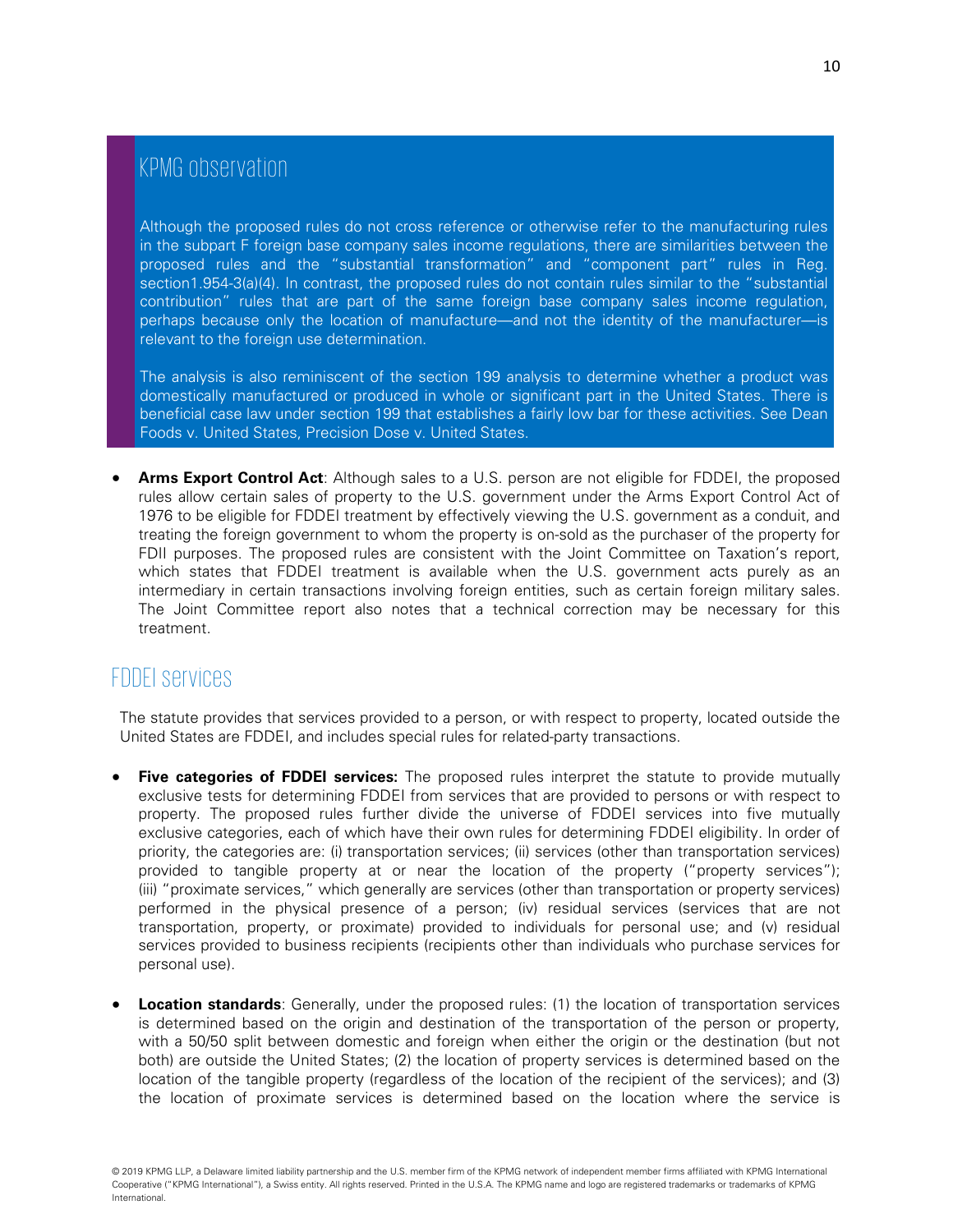performed. With respect to general services provided to individuals for personal use, the location of the service is determined based on the individual's residence at the time of the service. Finally, the proposed regulations determine the location of general services provided to a business recipient based on the benefit conferred on the business recipient's fixed places of business, which can be established under a variety of prescribed methods.

#### KPMG observation

In contrast to the other types of services, for general services, the proposed regulations require documentation in order to establish the location of the recipient. The proposed regulations provide that documentation establishing the location of a business recipient includes publicly available information about the recipient.

#### KPMG observation

One favorable difference between section 250 and section 199 relates to the treatment of online software, which follows from the fact that, in contrast to section 199, services are generally eligible for benefits under section 250. Under section 199, the regulations permitted a taxpayer to treat the sale of online software as eligible for section 199 only if certain stringent requirements were satisfied, and these criteria have been the source of ongoing controversy between taxpayers and the IRS. Because section 250 generally applies to income from the delivery of services, this controversy is eliminated under section 250, with a new focus on the location of the consumer or business recipient of the service.

• **Arms Export Control Act**: The proposed regulations provide that certain services purchased by the U.S. government under the Arms Export Control Act of 1976 for on-service to a foreign government are eligible for FDDEI treatment, in the same manner that sales under the act are eligible for FDDEI sales treatment.

#### <span id="page-11-0"></span>Related-party transactions

Section 250 treats sales and services made to related foreign parties as not for a "foreign use" unless additional requirements are satisfied. In general, in the case of related-party sale transactions, property is not treated as sold for a foreign use unless it is subsequently sold to an unrelated party for a foreign use or used by a related party in connection with property that is sold, or the provision of services to, an unrelated foreign person for foreign use. In the case of related-party service transactions, the service is not considered a FDDEI service if the foreign related person performs substantially similar services for persons located within the United States. The proposed regulations provide guidance on the application of the related-party rules, including helpful guidance that narrows the application of those rules.

• **Related-party rules, FDDEI sales**: Under the proposed rules, no special related-party rules apply to sales that involve IP because the proposed rules for determining foreign use of IP (which apply to transactions with both related and unrelated persons) are viewed as sufficient to effectuate the policy behind the related-party rules. For all other property, the proposed rules require the ultimate sale to an unrelated foreign person to occur prior to the filing of the return that includes the income from the sale to the related party. If the unrelated-party sale occurs subsequent to the filing date, the FDII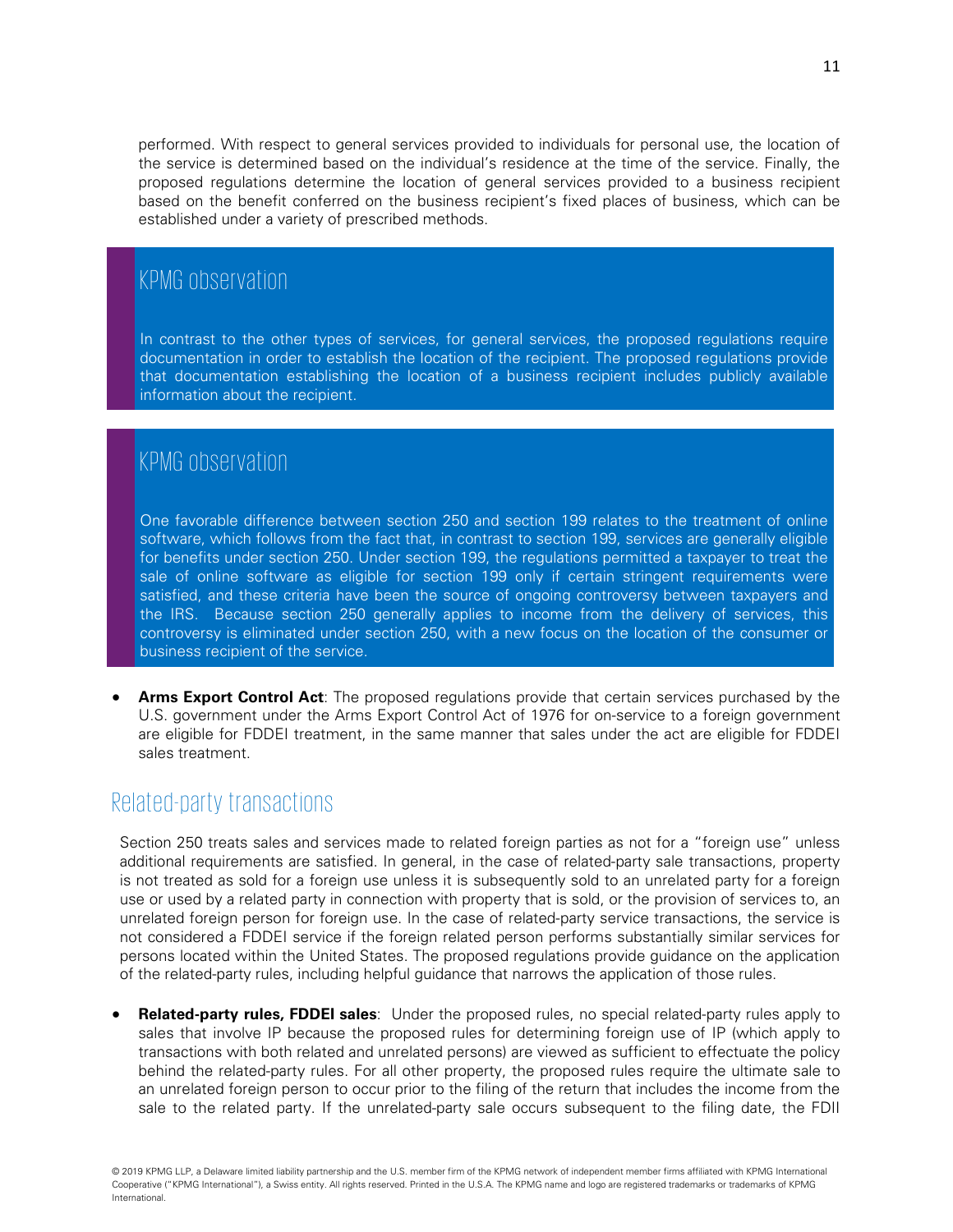deduction can be claimed for the year of the sale to the related party in an amended return (provided the statute of limitations is open).

• **Related-party rules, FDDEI services:** Perhaps more significantly, the proposed regulations apply the "substantially similar" related-party rule for services only to general services provided to a related business recipient ("related-party services"), and narrow the scope of the application of the rule. As a threshold issue, the proposed rules apply the related-party rule only to services that are actually used by the related party in the provision of services to persons located in the United States. Thus, the proposed rules replace the subjective determination of whether any service is "substantially similar" to a service provided by the related party to a person located in the United States with an inquiry into whether the particular service is "used" by the related party in providing services to a person located in the United States. Further, the related-party rule applies to a particular related-party service only if the related party uses the service to provide a service (the "related service") and either (i) at least 60% of the benefit of the related service is provided to persons located in the United States ("benefit test"); or (ii) at least 60% of the price paid for the related service is attributable to the related-party service ("price test"). The full amount of the related-party service income is disqualified from FDDEI if the benefit test is failed. If only the price test is failed, however, only the portion of the relatedparty service income that corresponds to the portion of the related service that benefitted persons located in the United States (under the benefit test) is disqualified from FDDEI.

#### KPMG observation

Because the related-party service rule is based on the relative benefit provided by the related party to persons located in the United States, a taxpayer cannot improve its position under the benefit test by having the related party bundle high value services with the related-party service, even though the bundling would improve its position under the price test.

#### KPMG observation

The statute could have been interpreted as having a cliff effect, such that related-party services would be disqualified if a related recipient of services provided a de minimis amount of substantially similar services to a person located in the United States. This result would not occur under the proposed regulations. For example, assume that USS provides \$75 of services to FP (a foreign related party). FP uses the related-party service to provide \$90 of services to X, a customer located outside the United States, and \$10 of services to Y, a customer located in the United States. Although USS would pass the benefit test because  $90\%$  (90/(90 + 10)) of the benefits are provided by FP to persons located outside the United States, USS would fail the price test because 75% (75/100) of the price paid by FP's customers for FP's service is attributable to the services provided by USS to FP. As a result, the \$75 of services income treated as FDDEI services is reduced to \$67.50 based on the portion of the total benefit provided by FP to persons located outside the United States (\$75  $\times$  90/100 = \$67.50), rather than being fully disallowed as would occur under a "cliff effect" rule.

#### <span id="page-12-0"></span>Section 962 election

Although the section 250 deduction generally is available only to corporations, the proposed rules allow

12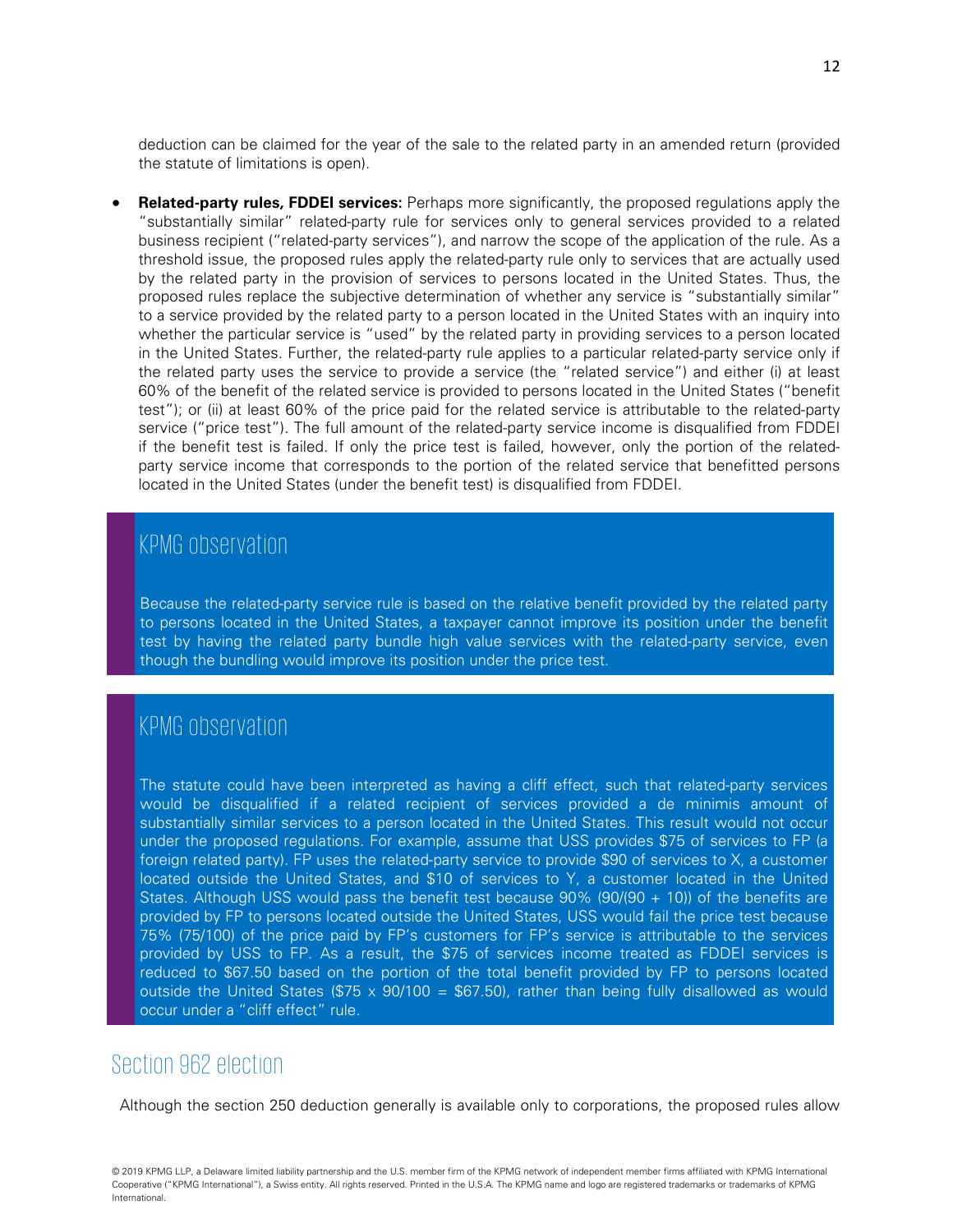U.S. individuals, trusts, and estates that make a section 962 election with respect to a controlled foreign corporation to take into account the section 250 deduction applicable to GILTI inclusions and the related section 78 gross-up in determining the amount of tax imposed on their GILTI inclusions under the section 962 rules. This favorable rule would make the section 962 election beneficial to a broader range of individuals, trusts, and estates. Although the rule is proposed to apply to tax years that end on or after March 4, 2019, taxpayers can rely on the proposed regulations for tax years that end before March 4, 2019.

#### <span id="page-13-0"></span>Information reporting

The proposed rules contain a number of information reporting requirements, which are largely consistent with relevant forms previously released by the IRS.